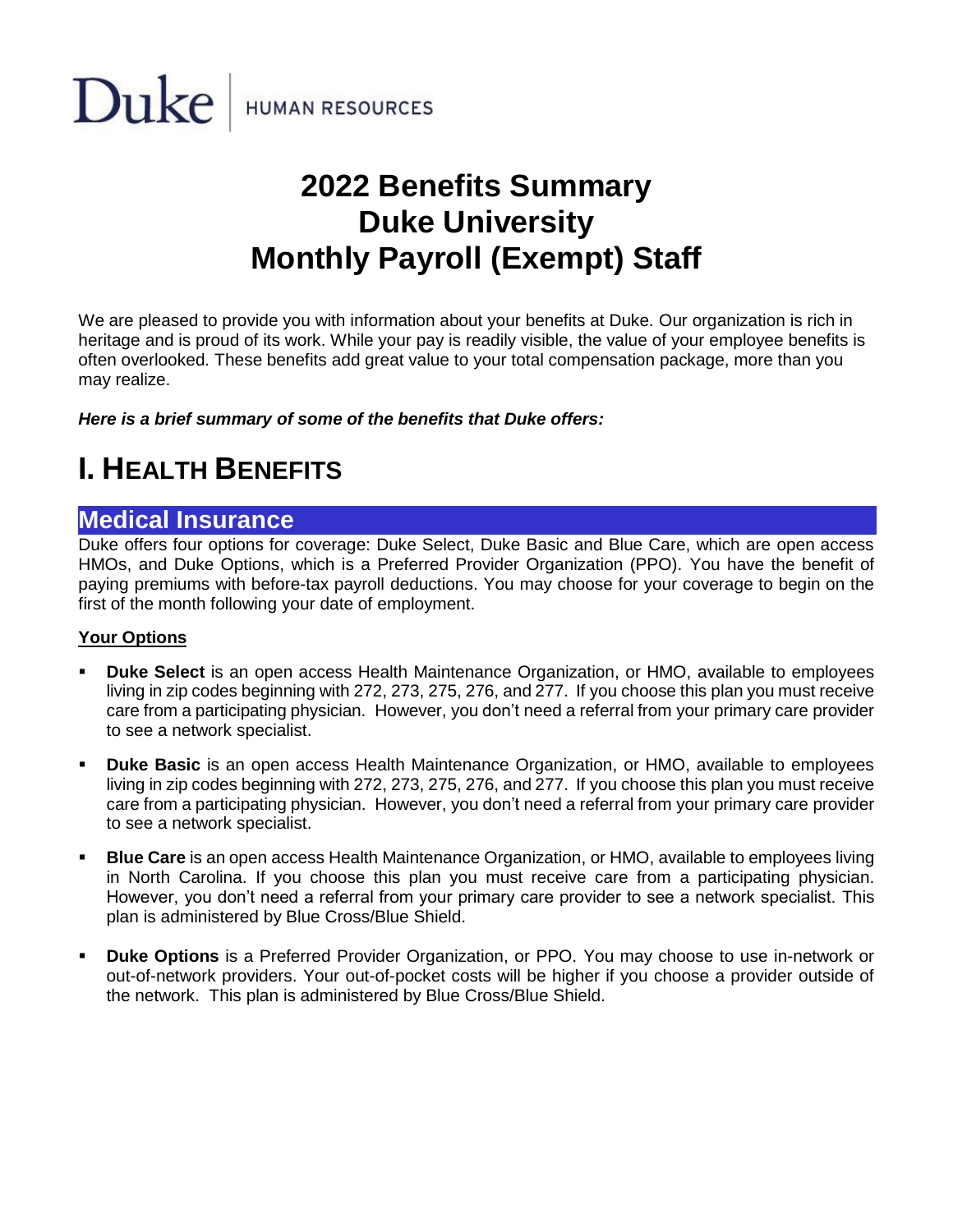# **Employee Premiums**

You can choose among the following levels of coverage. Premiums are deducted from your check on a pre-tax basis. You may add, change or drop coverage during your annual open enrollment or within 30 days of a valid change in family status. A major portion of the premium is paid by Duke. Duke covers more than 80% of the employee's premium and about 50% of the dependent premium for full-time employees (working 30 hours or more per week). The **2022** "monthly" premiums are listed below:

|                         | Employee | Employee/Child | Employee/Children | Employee/Spouse | Family     |
|-------------------------|----------|----------------|-------------------|-----------------|------------|
| Total Premium           | \$495.00 | \$737.00       | \$921.00          | \$1,158.00      | \$1,354.00 |
| Duke Contribution       | \$406.00 | \$529.00       | \$620.00          | \$735.00        | \$833.00   |
| <b>Employee Premium</b> | \$89.00  | \$208.00       | \$301.00          | \$423.00        | \$521.00   |

#### **DUKE SELECT (HMO) Premiums**

#### **DUKE BASIC (HMO) Premiums**

|                         | Employee | Employee/Child | <b>Employee/Children</b> | Employee/Spouse | Family     |
|-------------------------|----------|----------------|--------------------------|-----------------|------------|
| <b>Total Premium</b>    | \$420.00 | \$616.00       | \$769.00                 | \$968.00        | \$1.117.00 |
| Duke Contribution       | \$384.00 | \$499.00       | \$587.00                 | \$697.00        | \$788.00   |
| <b>Employee Premium</b> | \$36.00  | \$117.00       | \$182.00                 | \$271.00        | \$329,00   |

#### **BLUE CARE (HMO) Premiums**

|                         | Employee   | Employee/Child | <b>Employee/Children</b> | Employee/Spouse | Family     |
|-------------------------|------------|----------------|--------------------------|-----------------|------------|
| <b>Total Premium</b>    | \$1.039.00 | \$1.382.00     | \$1.570.00               | \$1,933.00      | \$2,314.00 |
| Duke Contribution       | \$856.00   | \$1,026.00     | \$1.121.00               | \$1.301.00      | \$1.491.00 |
| <b>Employee Premium</b> | \$183,00   | \$356.00       | \$449.00                 | \$632.00        | \$823.00   |

#### **DUKE OPTIONS (PPO) Premiums**

|                         | <b>Employee</b> | Employee/Child | Emplovee/Children | Employee/Spouse | Family     |
|-------------------------|-----------------|----------------|-------------------|-----------------|------------|
| Total Premium           | \$987.00        | \$1,333,00     | \$1,568,00        | \$1,925,00      | \$2,252.00 |
| Duke Contribution       | \$810.00        | \$986.00       | \$1.104.00        | \$1,278,00      | \$1.442.00 |
| <b>Employee Premium</b> | \$177.00        | \$347.00       | \$464.00          | \$647.00        | \$810.00   |

### **Dental Insurance**

Duke offers three coverage options administered by Ameritas Life Insurance Corp. You pay the cost for coverage with before-tax premiums through payroll deductions.

#### **Your Dental Options**

#### ▪ **Plan A and B**

With Plan A and Plan B, you may visit any licensed dentist. Both plans include deductibles that must be met before coverage begins for non-preventive procedures. Plan A reimburses participants based on the usual and customary (U&C) allowable charge for each covered service. If a dentist charges more than the U&C charge, the participant is responsible for the excess charge.

Plan B provides a very basic benefit and payments are based on a fixed schedule of fees.

#### ▪ **Preferred Provider Option (PPO) Plan**

The PPO plan offers similar coverage to Plan A at a lower monthly premium for employees who use dentists within a nationwide network. The PPO Plan includes a higher maximum annual benefit than Plan A and Plan B, and lower negotiated procedure rates. These provisions can lower participants' outof-pocket expenses when using in-network dentists.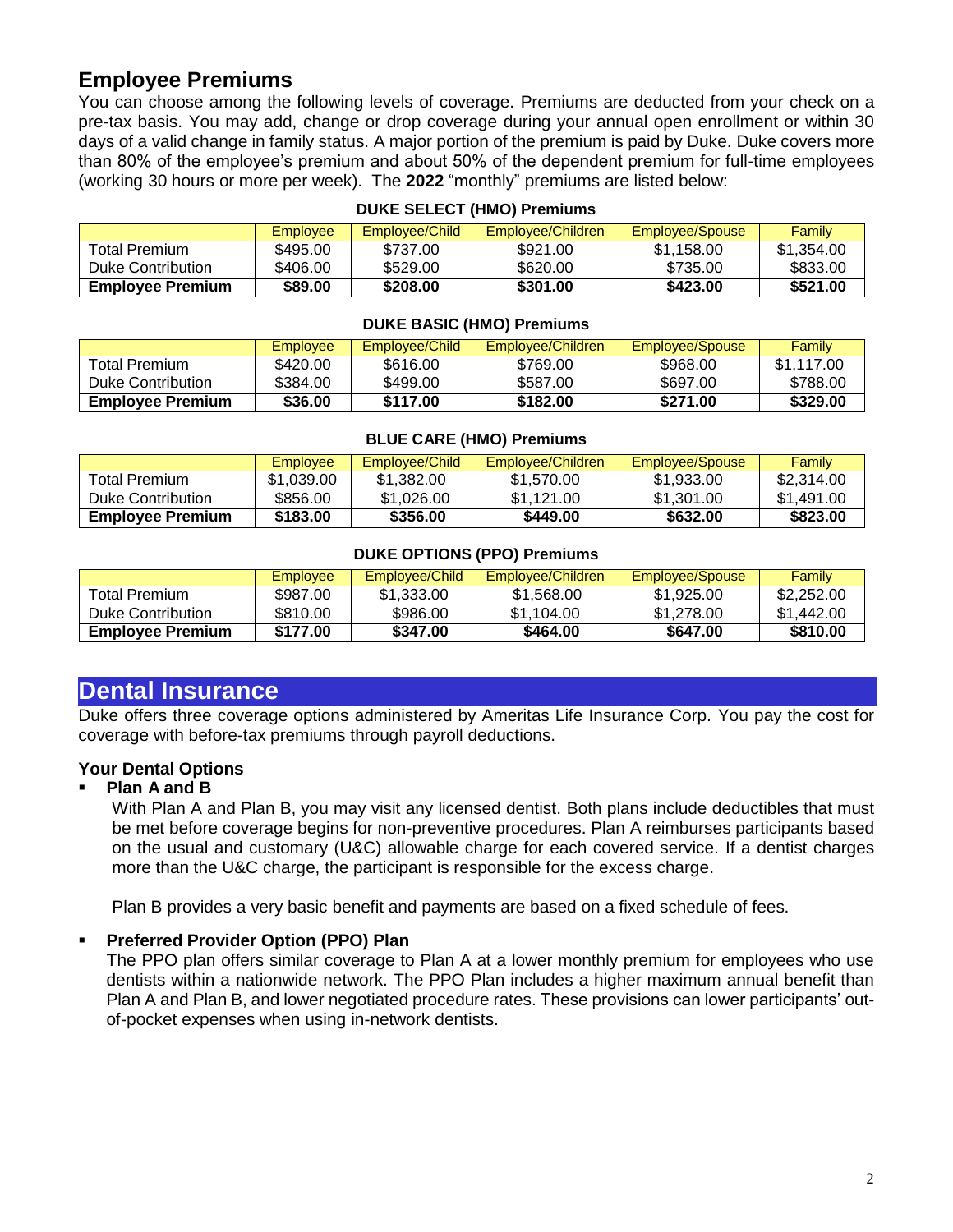### **Employee Premiums**

You can choose among the following levels of coverage. The **2022** "monthly" premiums are listed below:

| Denial Fielillullis        |            |               |               |  |  |
|----------------------------|------------|---------------|---------------|--|--|
| <b>Levels of Coverage:</b> | <b>PPO</b> | <b>Plan A</b> | <b>Plan B</b> |  |  |
| Employee only              | \$39.21    | \$45.14       | \$12.18       |  |  |
| Employee + Child           | \$76.20    | \$87.70       | \$24.82       |  |  |
| Employee + Spouse          | \$78.47    | \$90.32       | \$24.37       |  |  |
| Family                     | \$118.79   | \$136.74      | \$45.24       |  |  |

**Dental Premiums**

# **Vision Insurance**

While Duke's medical plan provides coverage for annual eye exams, Duke offers a nationwide vision care plan to manage that cost of eyeglasses and contact lenses, as well as eye examinations. The **2022** "monthly" premiums are listed below:

### **Vision Premiums**

|                             | ⊨mplovee | <b>Employee/Child</b>    | Employee/Children       | $\overline{\phantom{a}}$<br>Emplo<br>pvee/Spouse | <br><i>r</i> amil∨     |
|-----------------------------|----------|--------------------------|-------------------------|--------------------------------------------------|------------------------|
| Plan<br>remium <sup>,</sup> | \$9.66   | <b>ዮ</b> 4 O<br>49<br>J. | 9.46<br><u>ти</u><br>۰D | $ \sim$<br>O<br>ጡላ<br>8.5U<br>u                  | よつの<br>$\sim$<br>929.J |

# **Reimbursement Accounts**

This plan allows you to make before-tax contributions to a health care reimbursement account and/or a dependent day care reimbursement account. When eligible expenses are incurred, you use the beforetax money in your account(s) to reimburse yourself. As a result, you pay less in total taxes. Duke offers a health care card that will pay for most eligible expenses at the point of sale using funds from an employee's health care reimbursement account. The health care card works similar to a debit card.

If you choose to participate in the account(s) by setting aside pre-tax money from your pay, you may later file for reimbursement of eligible expenses incurred during your participation period through the end of the plan year, December 31.

The **2022** minimum/maximum annual amount you may contribute to the reimbursement accounts is listed below:

| <b>Reimbursement Account</b> | <b>Minimum Annual Limit</b> | ∕ Maximum Annual Limit |
|------------------------------|-----------------------------|------------------------|
| <b>Health Care</b>           | \$130                       | \$2,850                |
| Dependent Care               | \$130                       | \$5,000                |

# **II.** RETIREMENT BENEFITS

### **Retirement Plan**

### **Faculty and Staff Retirement Plan**

This 403(b) retirement plan allows you to build retirement savings by contributing before-tax and /or Roth after-tax payroll deductions to a wide range of investment choices. Generally, faculty and staff paid monthly are eligible for the Duke contribution after completing one year of service and reaching age 21. The one year waiting period may be waived if your hire date with Duke is within 90 days of your date of termination with your immediate previous employer and you were receiving vested employer contributions. Your immediate previous employer must be a 501(c)(3) organization or a state educational organization. If your service waiver is approved, your Duke contribution will start on the first day of the month following the month the Duke Benefits Office receives acceptable information from your previous employer. Newlyhired employees are vested in Duke's contribution after completion of three years of service.

Beginning January 1, 2022, the Duke contribution is: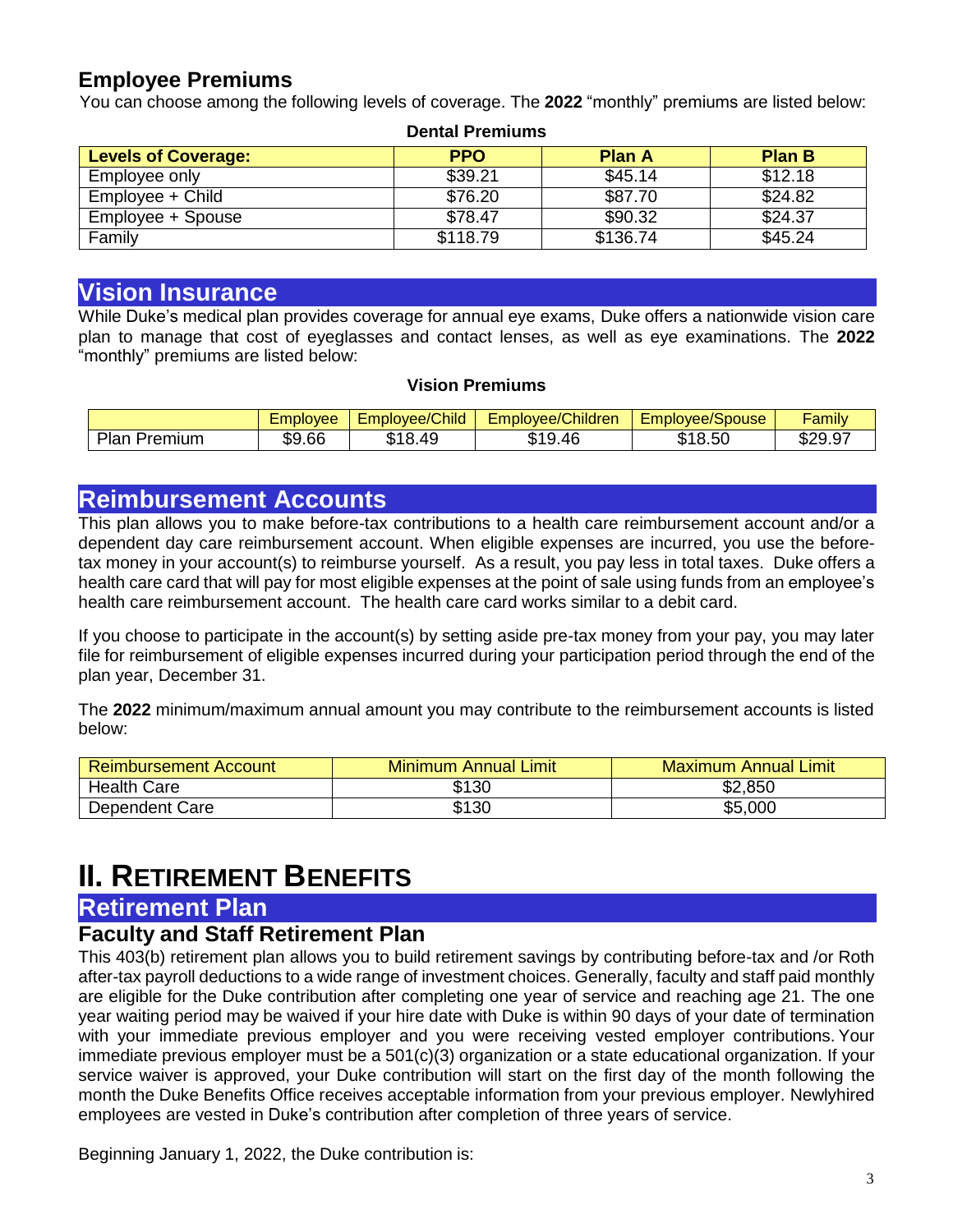#### **8.9% of the first \$72,000 of salary, and 13.2% of annual salary in excess of \$72,000 up to a statutory salary limit of \$305,000**

# **Post-Retirement Medical and Dental Coverage**

Faculty and staff are eligible for retiree medical coverage at a subsidized rate once they have met the "Rule of 75" (your age plus your current continuous service date).

# **III. BENEFITS YOU RECEIVE AUTOMATICALLY**

# **Employee Tuition Assistance Program**

The Employee Tuition Assistance Program will reimburse full-time staff with two or more years of full-time service for up to \$5,250 per calendar year for tuition related to an employee's job and/or continued career growth at Duke. The benefit can be used for up to three classes per semester or quarter at any higher education institution in North Carolina that is accredited by the Southern Association of Colleges and Schools.

### **Children's Tuition Grant Program**

You will be eligible for the Children's tuition grant program after 5 years of full-time, consecutive service at Duke University. After a deductible, the program pays up to 75% of the current Duke tuition toward undergraduate tuition expenses. The benefit may be used for the child's full-time study at the associate or baccalaureate level at any approved, accredited, degree granting institution of higher education in the world, to obtain his/her first bachelor's degree.

# **Employee Life Insurance**

You are automatically covered by \$10,000 Basic Life Insurance and \$10,000 AD&D. In the event of your death while you are an active, full-time employee, Duke also provides a death benefit to your spouse or estate. The benefit is equal to one month's salary for each year of full-time service, with an overall maximum of six months' salary.

# **Travel Accident Insurance**

You are covered automatically by this insurance when traveling out of town on Duke business — up to \$200,000 in the event of injuries resulting in death, dismemberment, or loss of hearing/sight, and up to \$5,000 for related medical expenses. The plan also provides a \$5,000 benefit when a covered person suffers a covered loss at any time while insured by this policy.

# **Duke Disability Insurance**

As a Duke University staff member who works at least 30 hours per week, and has three (3) years of fulltime continuous service, you may be eligible for the Duke Disability Program if you are out of work due to an illness or injury for more than 120 days. If approved for disability, the benefit pays 60% of the staff member's base salary (up to \$25,000 per month). If you had an employer-sponsored long term disability plan within 90 days of full-time employment at Duke, you may be eligible to waive the normal three-year waiting period.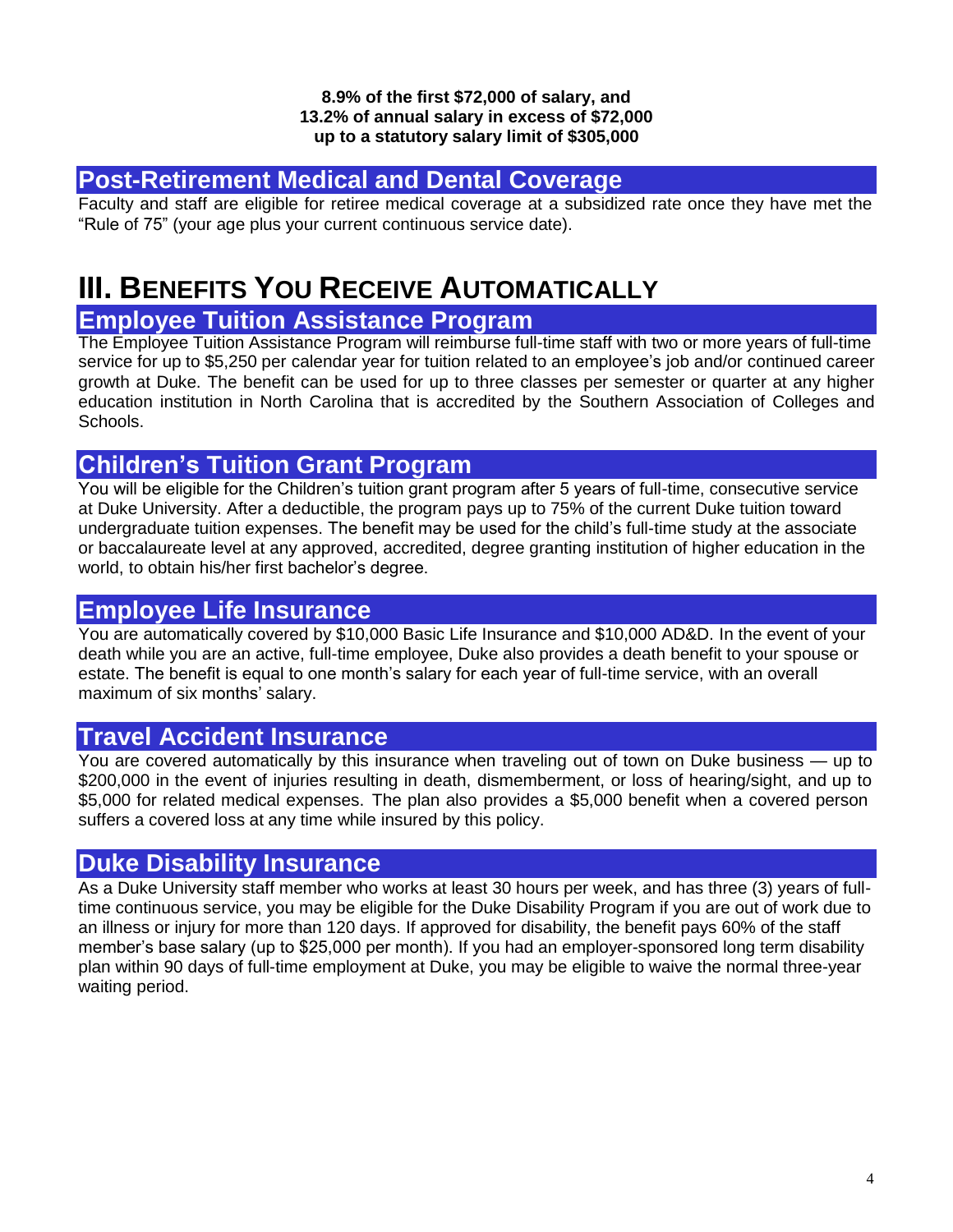# **Paid Time Off (Vacation/Sick Program)**

Duke provides a generous paid time off benefit. Your time accrues each pay period and your time off benefit is as follows:

**Holidays** – There are thirteen paid holidays per year.

**Sick Leave** – Duke provides time off with pay for personal illness or to care for sick members of your immediate family. Staff accrue twelve sick days per year. Unused sick leave may be accumulated without limit. There is no reimbursement of unused sick leave upon termination.

**Vacation** – Staff members accrue three weeks of vacation per year during their early years of employment. Staff will accrue four weeks of vacation per year after a certain number of years depending on their benefit classification. Your hiring manager or the Benefits Office can provide you with information about your specific benefit classification. Unused vacation leave may be reimbursed upon termination of employment.

# **Personal Assistance Service (Employee Assistance Program)**

Employees and their families are eligible to receive free, confidential professional assistance in resolving a broad range of personal and family problems. Contact PAS at 919-416-1727 for additional information.

# **Live for Life and Duke Fitness Club**

LIVE FOR LIFE is a comprehensive health promotion program to support you in your goals toward better health and fitness. The Duke Fitness Club is a network of fitness centers throughout the area who offer Duke employees discounted rates and convenient payroll deduction.

# **Paid Parental Leave**

In order to assist and to support new parent relationships through its leave policies, Duke provides Paid Parental Leave. To be eligible for Paid Parental Leave, you must be a benefits-eligible staff member working 30 or more hours per week after one year of employment and have worked for at least 1,250 hours during the prior twelve-month period. This leave provides six consecutive weeks of 100% pay to the parent following the birth or adoption of a child. Paid Parental Leave runs concurrent with Family Medical Leave, and must be taken with the first 12 weeks after the birth of the child or placement for adoption.

# **Child Care Resources**

Duke offers an on-campus child care facility through the Duke Children's Campus. In addition, the Duke Child Care Partnership provides priority placement at over 30 area child care centers for parents at Duke.

# **IV. OTHER VOLUNTARY BENEFITS**

Duke also offers the following voluntary programs with premiums paid through payroll deductions.

# **Personal Accident Insurance**

This program provides a single lump sum amount in the event of accidental death, dismemberment or permanent total disability. You may select benefit amounts from \$50,000 to \$750,000 in multiples of \$10,000, but not exceeding 10x your salary. Individual and family coverage is available.

# **Supplemental Life Insurance**

You may choose supplemental term life insurance for yourself, your spouse, and your dependent children through this plan. With this optional coverage, you can supplement your Duke-provided Employee Life Insurance. You pay the full cost for coverage through payroll deductions.

# **Universal Life Insurance**

You can purchase this life insurance for yourself and your dependents. You pay the full cost for coverage through payroll deductions.